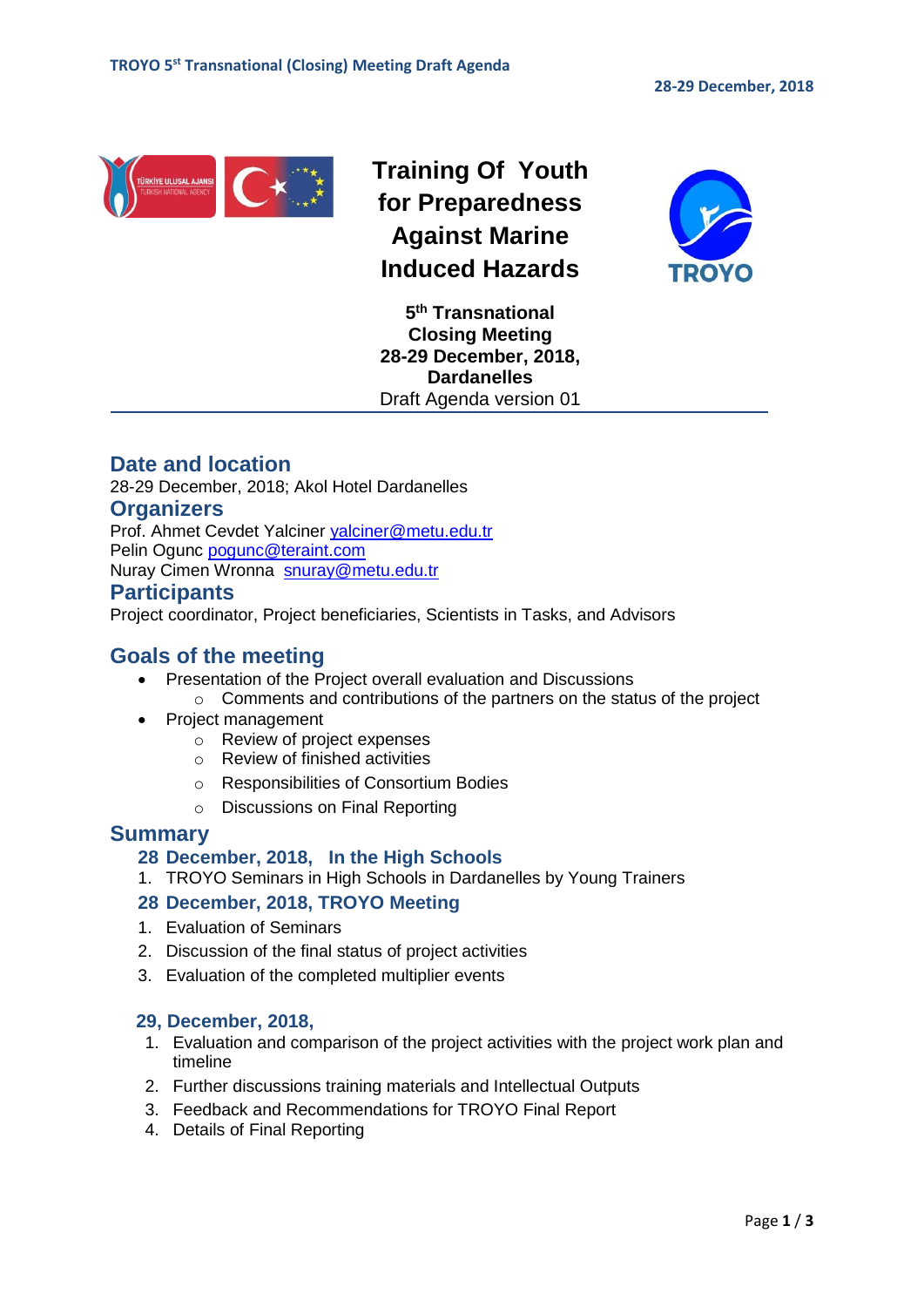# **28 December, 2018:**

| <b>Time</b> | <b>Title</b>                                                                                                                                                                    | <b>Presenter/Leader</b>                                    |  |
|-------------|---------------------------------------------------------------------------------------------------------------------------------------------------------------------------------|------------------------------------------------------------|--|
| 15:00-15:30 | Opening and welcoming<br>Project Management and Review on<br>the role of partners, Discussion on<br>Multiplier events<br>Completed activities<br>Review of the project expenses | <b>IPMA</b><br><b>METU, TERA ANKARA,</b><br><b>UC, SRB</b> |  |
| 15:30-17:00 | <b>Evaluation of Seminars</b><br>Discussion of the final status of<br>project activities<br>• Evaluation of the completed<br>multiplier events                                  | <b>METU, TERA ANKARA,</b><br>IPMA, UC, SRB                 |  |

# **29 December, 2018**

| <b>Time</b> | <b>Title</b>                                                                                                                                                                                                                                                                                                               | <b>Presenter/Leader</b>                    |
|-------------|----------------------------------------------------------------------------------------------------------------------------------------------------------------------------------------------------------------------------------------------------------------------------------------------------------------------------|--------------------------------------------|
| 09:00-10:30 | General discussions on the final status<br>of TROYO tasks<br>Discussions on<br><b>Intellectual Outputs</b><br>Multiplier events<br><b>Outcomes of Learning</b><br>/Teaching/Training Activities<br>Self evaluation of the project<br>$\bullet$<br>activities and comparisons with<br>the project work plan and<br>timeline | <b>METU, TERA ANKARA,</b><br>IPMA, UC, SRB |
| 10:30-11:00 | Coffee break and Group Photo                                                                                                                                                                                                                                                                                               |                                            |
| 11:00-13:00 | Further discussions training<br>materials and Intellectual<br>Outputs<br>Discussions on relationships<br>$\bullet$<br>and synergies with other<br>European and global programs.<br>Feedback and<br>Recommendations for TROYO<br><b>Final Report</b><br><b>Details of Final Reporting</b>                                   | <b>METU, TERA ANKARA,</b><br>IPMA, UC, SBR |
| 13:00-13.30 | Plan for future collaborations                                                                                                                                                                                                                                                                                             | <b>METU, TERA ANKARA,</b><br>IPMA, UC, SBR |
| 13.30       | <b>Farewell Lunch</b>                                                                                                                                                                                                                                                                                                      | <b>All participants</b>                    |